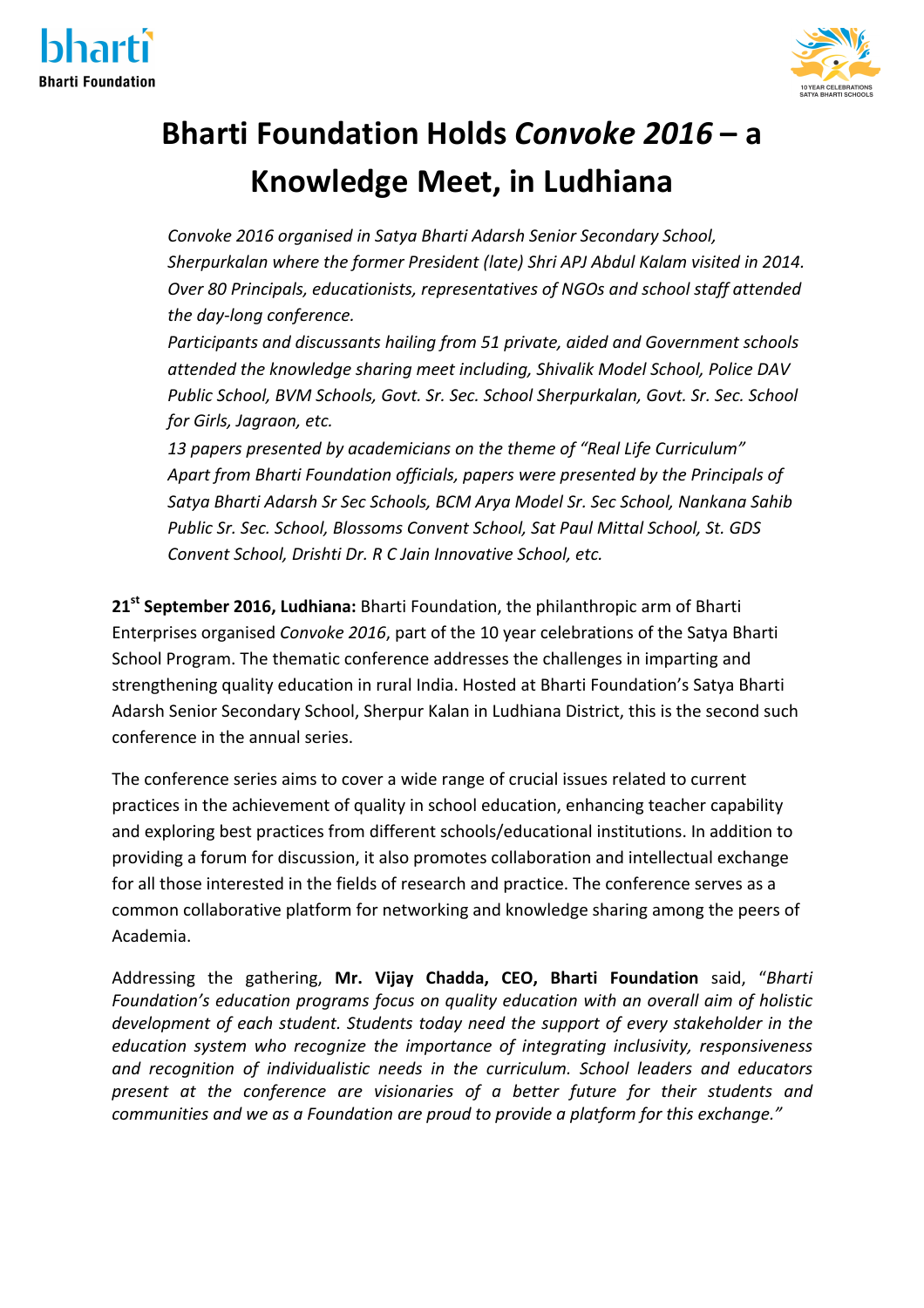



This conference brought together academicians, research scholars, curriculum developers and think tanks to share their insights on the need of 'Real Life Curriculum' in the school education system, with a special focus on rural India. The sharing of sectorial experience and best practices is intended to energise curricula that reflect various aspects of "Real Life"; holding the potential of becoming a determining factor in every aspect of school education and leading to the development and training of young minds towards Nation building. Papers were presented by 13 participants each, covering the following sub-themes of "Real Life Curriculum":

- Significance and components of real life curriculum
- **Effective teaching and learning processes**
- Holistic education and its integration with curriculum
- Enhancing scope for employability

As a participant of the conference Mr Vinod Kumar, Principal, Government Sr. Sec. School, **Sherpur Kalan,** added, "The conference has been an enriching and energising experience for *me. This unique platform has brought together not only Principals and teachers but also* officials from various training organizations, NGOs working in the area of education as well as Research Scholars and Educationists. The papers presented today provided fresh and welcome perspectives on the importance of integrating "real life curricula" in the education system; I am sure all of us are taking back a renewed vigour and belief towards the *importance creating future-ready students."* 

\*\*\*

## **About Bharti Foundation:**

Bharti Foundation was set up in the year 2000 as the philanthropic arm of Bharti Enterprises. It implements and supports programs in the field of primary, elementary, senior secondary and higher education through the Satya Bharti School Program as well as Government School interventions under its Satya Bharti Quality Support Program and Satya Bharti Learning Centres Program. This year the Foundation is celebrating 10 successful years of its flagship initiative  $-$  the Satya Bharti School Program.

In addition to its primary focus area of education, the Foundation initiated 'Satya Bharti Abhiyan' in 2014, to improve sanitation facilities in rural Ludhiana and 'Nyaya Bharti' in 2015 to provide legal and financial assistance to deserving underprivileged under-trials languishing in jails across the country for minor offences.

Bharti Foundation has, till date, touched the lives of close to 1,80,000 students, through 1,500 schools/centres, across eleven Indian states, engaging 4,200 teachers through its initiatives in the education sector. These programs have already been recognized as one of the largest private sector initiatives of the country in education. Satya Bharti Abhiyan has also achieved the distinction of having delivered over 15,000 household toilets, directly benefitting more than 78,000 beneficiaries in 708 villages of Ludhiana District. The program, on the targeted scale, will eventually benefit nearly 1,25,000 individuals covering over 1000 villages.